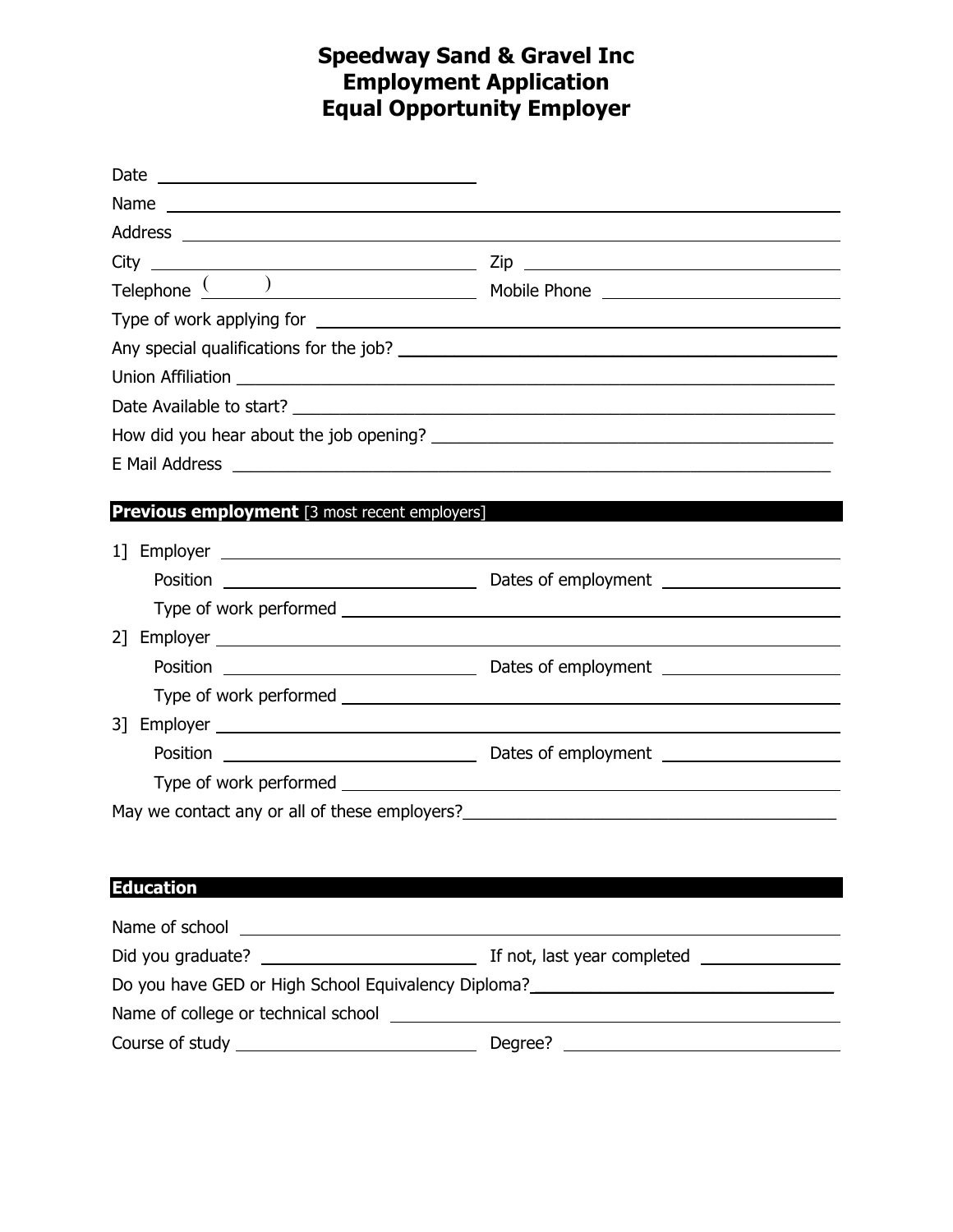### **Reference**s

| <b>.</b>      |  |
|---------------|--|
|               |  |
| ∽<br><u>.</u> |  |
|               |  |

## **Application certification statement [please sign and date]**

I certify that all answers to questions in this application are true, and I agree that any misstatements or missions of material fact will cause forfeiture on my part of all rights to any employment with Speedway Sand & Gravel Inc.

| $\sim\cdot$<br>S <sub>1</sub> gnature | Date |  |
|---------------------------------------|------|--|
|                                       |      |  |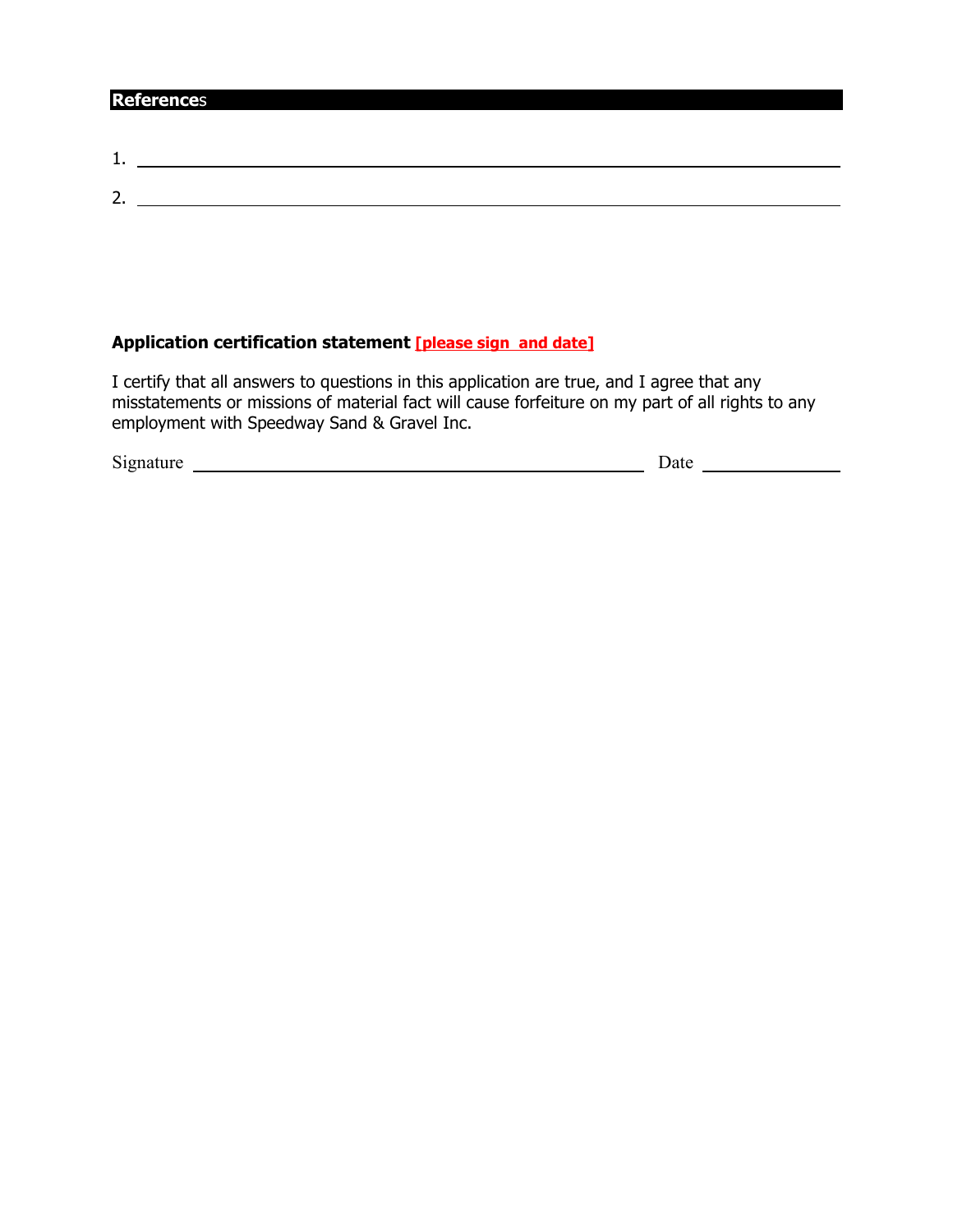#### **Affirmative Action Voluntary Information Form**

Speedway Sand & Gravel had adopted an Affirmative Action Plan in accordance with Federal Law. This information is strictly voluntary and is for tracking purposes only. It will not be used in any hiring decision. The information will be used and kept confidential in accordance with applicable laws and regulations.

Check here & sign below **ONLY IF YOU DO NOT** want to provide this **information. Otherwise DO NOT sign and begin at ("Name: (Print)" section)** 

| Name: $(Print)$                                                                                                                                                                         |  |
|-----------------------------------------------------------------------------------------------------------------------------------------------------------------------------------------|--|
|                                                                                                                                                                                         |  |
| Gender: Male Female                                                                                                                                                                     |  |
| Are you currently affiliated with one of the following Unions:                                                                                                                          |  |
| 464 Laborers 139 Operators 139 Operators 1599 Mason                                                                                                                                     |  |
|                                                                                                                                                                                         |  |
| Race: American Indian/Alaskan Native ________ Asian/Pacific Islander _____<br>Black / African American Hispanic/Latino<br>White/Caucasian                                               |  |
| Disability: Yes No Nature of Disability                                                                                                                                                 |  |
| In accordance with Section 504, a "Handicapped person" means any person who:<br>1. Has a physical or mental impairment which substantially limits one or more major life<br>activities; |  |

- 2. Has a record of such an impairment; or
- 3. Is regarded as having such an impairment.

"No otherwise qualified handicapped individual shall solely by reason of handicap, be excluded from participation in, or be denied the benefits of, or be subjected to discrimination under any program or activity" (Section 504) of the Rehabilitation Act of 1973,29USC 706.

Date of Birth:  $\frac{1}{2}$  / This information is intended for the sole use of a background investigation process for candidates.